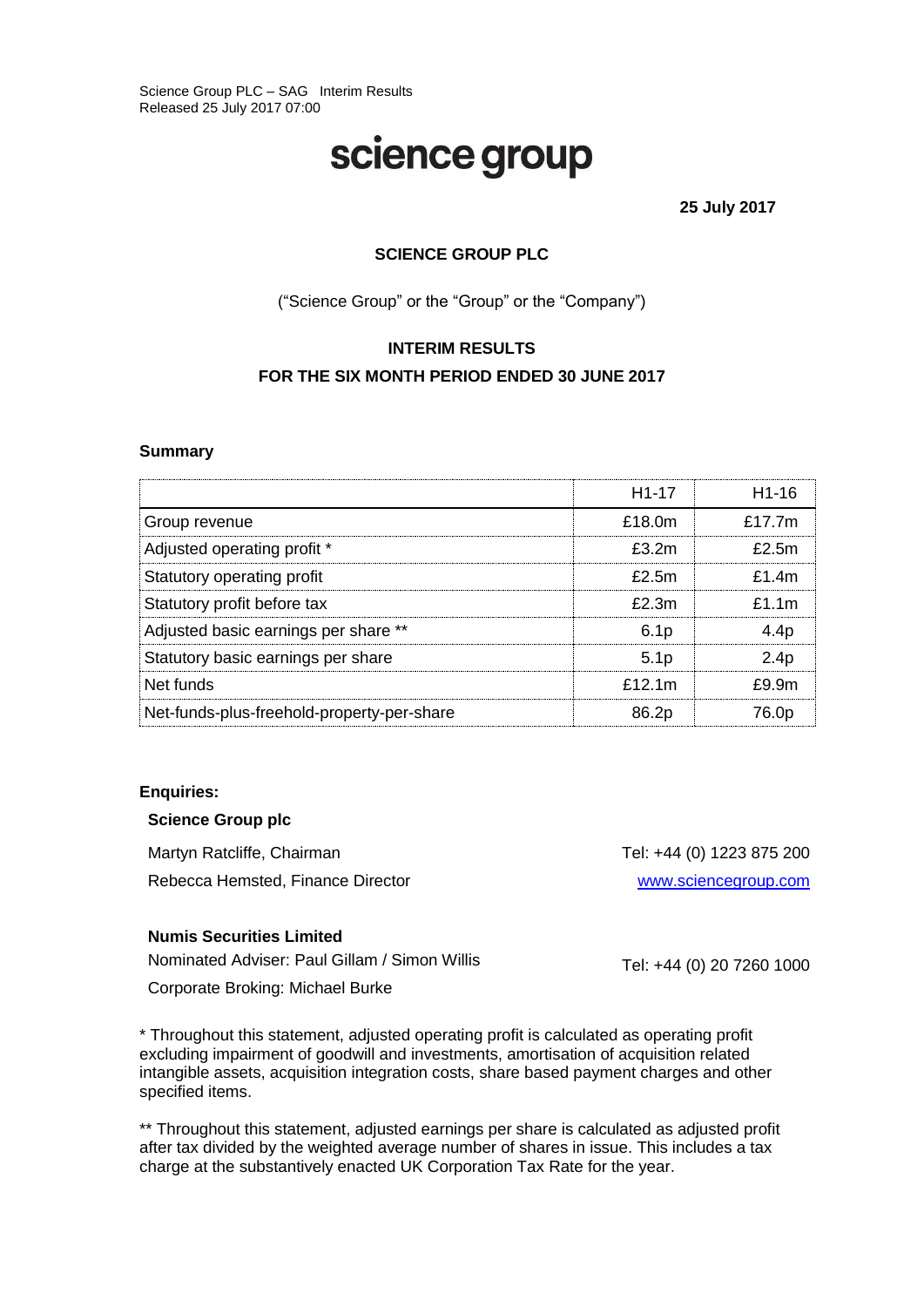#### **Interim Results 2017**

Science Group is an international Science & Technology Group providing consultancy, advisory and product development services to a diverse client base across multiple vertical markets.

The first half of 2017 has seen continued solid financial performance combined with investment in the future of the Group. Due to the international nature of the Group's revenue sources, serviced by a predominantly UK resource and cost base, the Group has benefitted from currency exchange rate movements relative to the first half of the prior year.

#### **Group Financial Performance**

For the six months ended 30 June 2017, the Group generated adjusted operating profit of £3.2 million (H1 2016: £2.5 million) in line with the Board's expectations, on revenue of £18.0 million (H1 2016: £17.7 million).

Approximately 80% (H1 2016: 70%) of the Group's Core Business revenue is derived from international markets, with approximately 32% being denominated in US Dollars (H1 2016: 35%) and 9% in Euros (H1 2016: 11%). The remaining international clients, primarily in Europe, are invoiced in Sterling. The average US Dollar exchange rate in the period was 1.26 (H1 2016: 1.44 and H2 2016: 1.29) and the average Euro exchange rate in the period was 1.17 (H1 2016: 1.30 and H2 2016: 1.17). Customer concentration has increased slightly with 31% (H1 2016: 27%) of Core Business revenue being generated from the 5 largest Group clients. Non Core Business revenue has remained stable at £0.6 million (H1 2016: £0.6 million).

The Medical sector delivered a particularly strong recovery in the period while the Commercial sector, which had some large projects complete late in 2016, had a more subdued period. In aggregate, the combined Outsourced Product Development (Sagentia) business reported good organic growth on an actual and constant currency basis.

The Food & Beverage sector reported a decline in revenue as the effects of the 2016 rationalisation/restructuring programme pass through and, as anticipated, the Oil & Gas market continued to be challenging. The Group's other market areas performed satisfactorily.

The Board continues to use the currency benefit to invest in longer term growth opportunities. The San Francisco office was opened in April and is now fully staffed, with the benefits from this enhanced US geographical coverage already becoming apparent.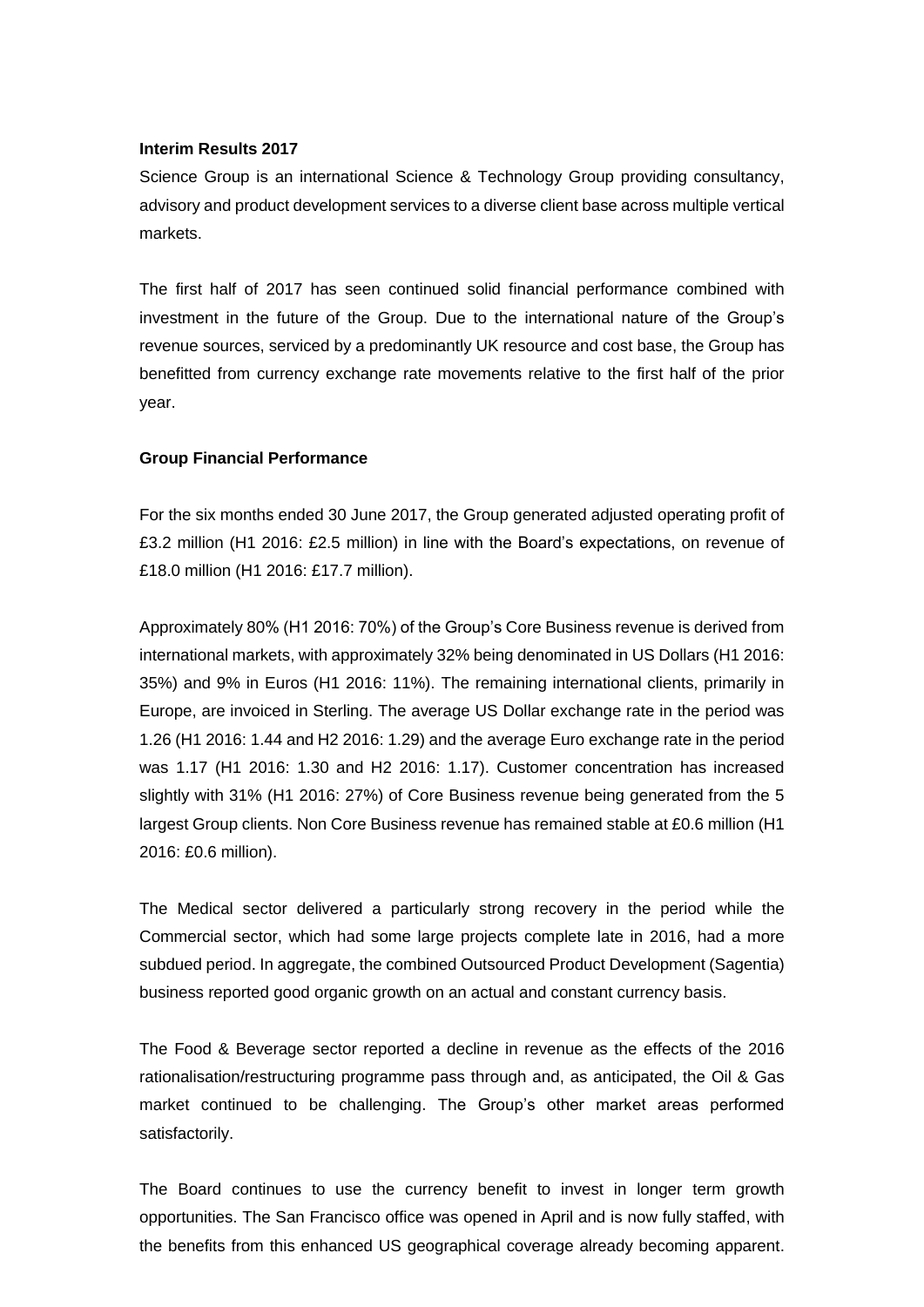Additional investment in the Group's business development and technical capabilities, including exploring new market sectors, is ongoing. In parallel, the potential to accelerate the Group's development through acquisitions continues to be explored, but the Board remains cautious and prudent in evaluating opportunities and there can be no certainty that any such transactions will be completed.

Profit before tax was £2.3 million (H1 2016: £1.1 million) reflecting the effects of the 2016 rationalisation activities referenced above. Profit after tax of £2.0 million (H1 2016: £1.0 million) includes a corporation tax charge of £0.3 million (H1 2016: £0.1 million) with a modest net tax cash outflow now anticipated in the second half of 2017. Basic earnings per share was 5.1 pence (H1 2016: 2.4 pence) and diluted earnings per share in H1 2017 was 5.0 pence (H1 2016: 2.3 pence).

The Group retains a very robust balance sheet with Gross Cash at 30 June 2017 of £26.3 million (30 June 2016: £17.2 million) and Net Funds of £12.1 million (30 June 2016: £9.9 million). Since 30 June 2016, a total of £4.4 million has been returned to shareholders, through the share buy-backs in the second half of last year and the recent dividend payment. In aggregate, Net Funds plus Freehold Property total £33.9 million (30 June 2016: £31.3 million) equivalent to 86.2 pence per share (30 June 2016: 76.0 pence per share). As a result of the share buy backs, at 30 June 2017 the Company had 39.4 million shares in issue (excluding treasury shares) compared to 41.2 million at 30 June 2016.

In summary, the Group performance in the first half of 2017 has been in line with the Board's expectations. The benefit from the weakness of Sterling is enabling the Board to increase the investment in the long term organic development of the Group's businesses. In addition, with a robust balance sheet, including significant cash resources, the Board continues to explore acquisition opportunities which could accelerate the strategic development of the Group.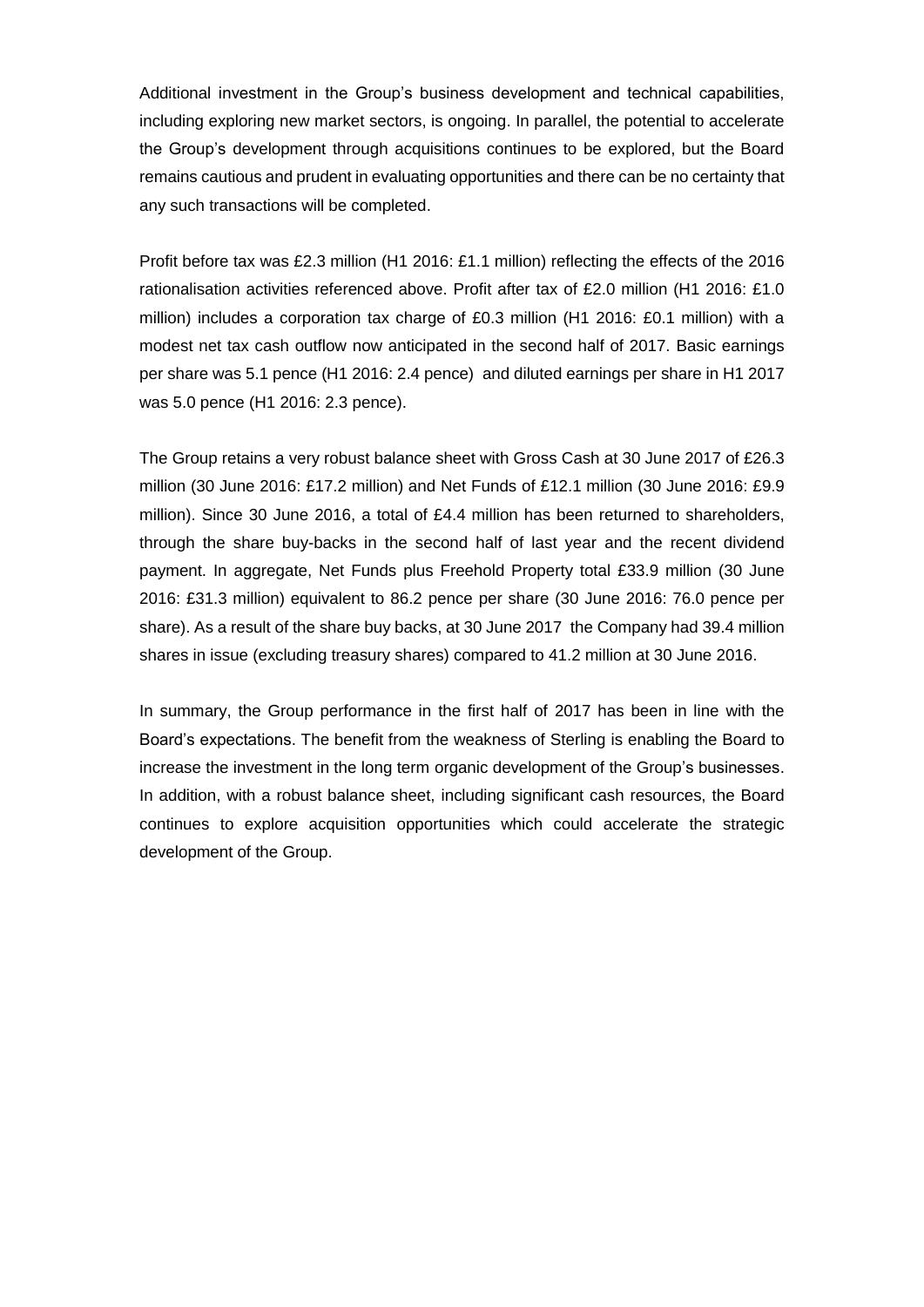# **Consolidated Income Statement**

## **For the period ended 30 June 2017**

|                                                                                                                             | <b>Notes</b>            | <b>Six months</b><br>ended<br>30 June<br>2017<br>(Unaudited) | Six months<br>ended<br>30 June<br>2016<br>Restated<br>(Unaudited) | Year<br>ended<br>31 December<br>2016<br>(Audited) |
|-----------------------------------------------------------------------------------------------------------------------------|-------------------------|--------------------------------------------------------------|-------------------------------------------------------------------|---------------------------------------------------|
|                                                                                                                             |                         | £000                                                         | £000                                                              | £000                                              |
| Revenue<br>Operating expenses before adjusting items                                                                        |                         | 18,020<br>(14, 783)                                          | 17,693<br>(15, 182)                                               | 36,899<br>(30, 683)                               |
| <b>Adjusted operating profit</b>                                                                                            | $\overline{\mathbf{4}}$ | 3,237                                                        | 2,511                                                             | 6,216                                             |
| Amortisation and impairment of intangible<br>assets                                                                         |                         | (557)                                                        | (409)                                                             | (1, 857)                                          |
| Impairment of other investments<br>Acquisition integration costs<br>Share based payment charge<br><b>Operating profit</b>   | 4                       | (132)<br>2,548                                               | (311)<br>(427)<br>1,364                                           | (50)<br>(317)<br>(597)<br>3,395                   |
| Finance income<br>Finance costs                                                                                             |                         | (245)                                                        | $\overline{2}$<br>(233)                                           | $\overline{2}$<br>(429)                           |
| <b>Profit before tax</b><br>Income tax charge                                                                               | 5                       | 2,303<br>(306)                                               | 1,133<br>(147)                                                    | 2,968<br>(219)                                    |
| Profit for the period                                                                                                       | 4                       | 1,997                                                        | 986                                                               | 2,749                                             |
| Profit for the period attributable to equity<br>holders of the parent                                                       |                         | 1,997                                                        | 986                                                               | 2,749                                             |
| <b>Earnings per share</b><br>Earnings per share from continuing<br>operations (basic)<br>Earnings per share from continuing | 6                       | 5.1 <sub>p</sub>                                             | 2.4p                                                              | 6.8p                                              |
| operatioins (diluted)                                                                                                       | 6                       | 5.0 <sub>p</sub>                                             | 2.3p                                                              | 6.6p                                              |
| Adjusted earnings per share from<br>continuing operations (basic)                                                           | 6                       | 6.1 <sub>p</sub>                                             | 4.4p                                                              | 11.4p                                             |
| Adjusted earnings per share from<br>continuing operations (diluted)                                                         | 6                       | 6.0 <sub>p</sub>                                             | 4.3p                                                              | 11.1p                                             |

Restatement: Costs have been reclassified within the adjusting items for the six months ended 30 June 2016. Refer to Note 7 for an explanation. Operating profit was not affected by this reclassification.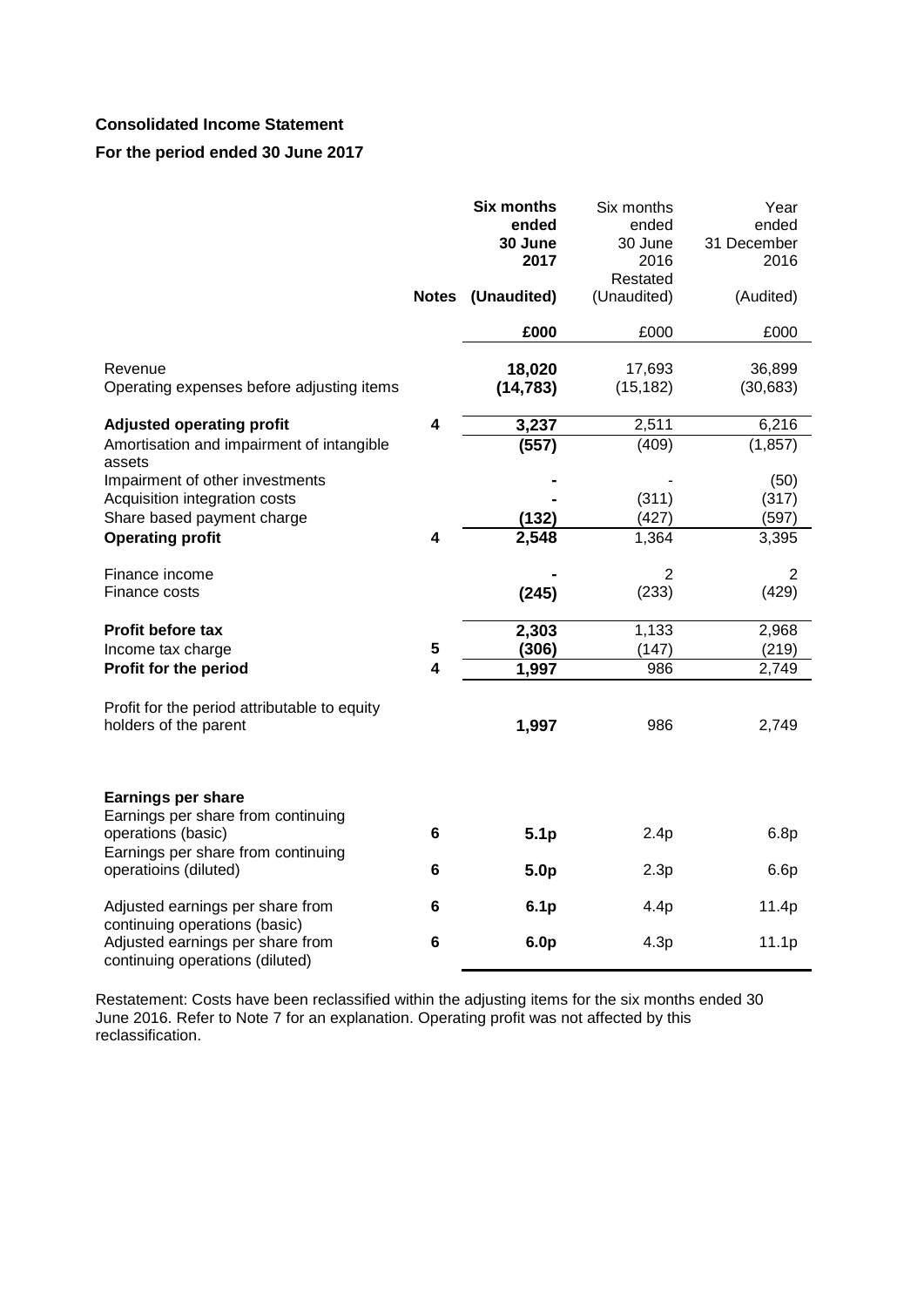# **Consolidated Statement of Comprehensive Income**

# **For the period ended 30 June 2017**

|                                                                                                                     | Six months<br>ended<br>30 June<br>2017<br>(Unaudited)<br>£000 | Six months<br>ended<br>30 June<br>2016<br>(Unaudited)<br>£000 | Year<br>ended<br>31 December<br>2016<br>(Audited)<br>£000 |
|---------------------------------------------------------------------------------------------------------------------|---------------------------------------------------------------|---------------------------------------------------------------|-----------------------------------------------------------|
|                                                                                                                     |                                                               |                                                               |                                                           |
| Profit for the period<br>Other comprehensive income<br>Items that will or may be reclassified to<br>profit or loss: | 1,997                                                         | 986                                                           | 2,749                                                     |
| Fair value gain on interest rate swap, net of<br>tax                                                                | 70                                                            |                                                               | 197                                                       |
| Exchange differences on translating foreign<br>operations                                                           | 3                                                             | 50                                                            | 30                                                        |
| Other comprehensive income for the<br>period                                                                        | 73                                                            | 50                                                            | 227                                                       |
| Total comprehensive income for the<br>period                                                                        | 2,070                                                         | 1,036                                                         | 2,976                                                     |
| Total comprehensive income for the<br>period attributable to owners of the parent                                   | 2,070                                                         | 1,036                                                         | 2,976                                                     |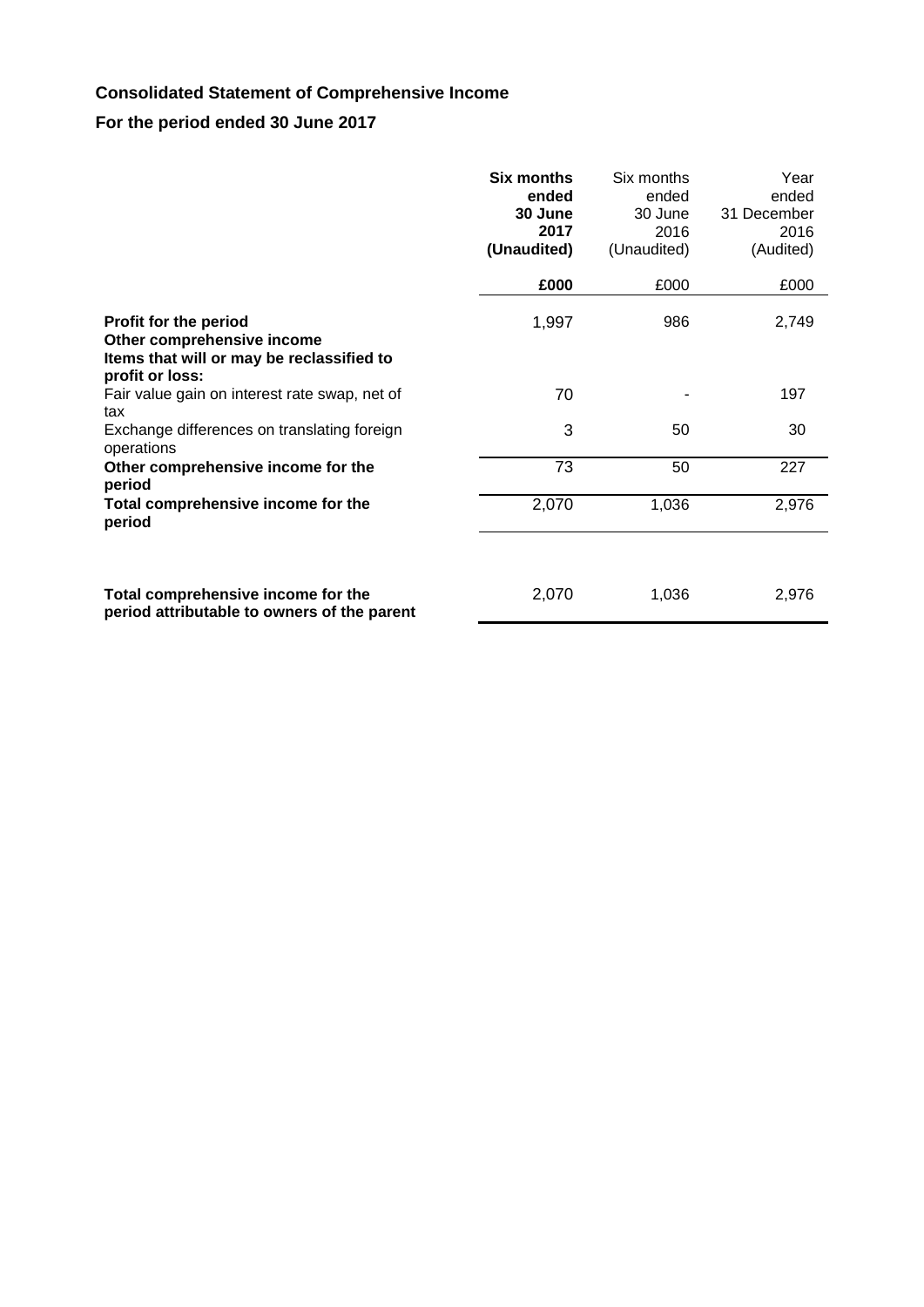# **Consolidated Statement of Changes in Shareholders' Equity**

# **For the period ended 30 June 2017**

| Group                                                               | Issued<br>capital | Share<br>premium         | Treasury<br>Stock | Merger<br>reserve | Translation<br>reserve | Share based<br>payment | Retained       | $Total -$<br>earnings Shareholders |
|---------------------------------------------------------------------|-------------------|--------------------------|-------------------|-------------------|------------------------|------------------------|----------------|------------------------------------|
|                                                                     |                   |                          |                   |                   |                        | reserve                |                | funds                              |
|                                                                     | £000              | £000                     | £000              | £000              | £000                   | £000                   | £000           | £000                               |
| <b>Balance at 1 January 2016</b>                                    | 421               | 8,230                    | (1, 215)          | 10,343            | 308                    | 2,359                  | 16,785         | 37,231                             |
| Issue of shares out of treasury<br>stock                            |                   |                          | 109               |                   |                        |                        | (12)           | 97                                 |
| Equity interest of cancelled                                        |                   |                          |                   |                   |                        | (361)                  |                | (361)                              |
| share options<br>Dividends paid                                     |                   |                          |                   |                   |                        |                        | (1,646)        | (1,646)                            |
| Share based payment charge                                          |                   |                          |                   |                   |                        | 183                    |                | 183                                |
| Deferred tax on share based                                         |                   |                          |                   |                   |                        |                        | (97)           | (97)                               |
| payment transactions<br><b>Transactions with owners</b>             |                   |                          | 109               | $\blacksquare$    | $\blacksquare$         | (178)                  | (1,755)        | (1, 824)                           |
|                                                                     |                   |                          |                   |                   |                        |                        |                |                                    |
| Profit for the period                                               |                   |                          |                   |                   |                        |                        | 986            | 986                                |
| Other comprehensive<br>income:                                      |                   |                          |                   |                   |                        |                        |                |                                    |
| Exchange differences on                                             |                   |                          |                   |                   | 50                     |                        |                | 50                                 |
| translating foreign operations<br><b>Total comprehensive income</b> |                   |                          |                   |                   | 50                     |                        | 986            | 1,036                              |
| for the period                                                      |                   |                          |                   |                   |                        |                        |                |                                    |
| Balance at 30 June 2016                                             | 421               | 8,230                    | (1, 106)          | 10,343            | 358                    | 2,181                  | 16,016         | 36,443                             |
| Balance at 1 July 2016                                              | 421               | 8,230                    | (1, 106)          | 10,343            | 358                    | 2,181                  | 16,016         | 36,443                             |
| Purchase of own shares                                              |                   |                          | (2,757)           |                   |                        |                        |                | (2,757)<br>184                     |
| Issue of shares out of treasury<br>stock                            |                   |                          | 255               |                   |                        |                        | (71)           |                                    |
| Share based payment charge<br>Deferred tax on share based           |                   |                          |                   |                   |                        | 170                    | 23             | 170<br>23                          |
| payment transactions                                                |                   |                          |                   |                   |                        |                        |                |                                    |
| <b>Transactions with owners</b>                                     | $\blacksquare$    | $\overline{\phantom{a}}$ | (2, 502)          | $\blacksquare$    | $\blacksquare$         | 170                    | (48)           | (2, 380)                           |
| Profit for the period                                               |                   |                          |                   |                   |                        |                        | 1,763          | 1,763                              |
| Other comprehensive                                                 |                   |                          |                   |                   |                        |                        |                |                                    |
| income:<br>Fair value gain on interest rate                         |                   |                          |                   |                   |                        |                        | 197            | 197                                |
| swap                                                                |                   |                          |                   |                   |                        |                        |                |                                    |
| Exchange differences on<br>translating foreign operations           |                   |                          |                   |                   | (20)                   |                        |                | (20)                               |
| <b>Total comprehensive income</b><br>for the period                 |                   |                          |                   | $\blacksquare$    | (20)                   | $\blacksquare$         | 1,960          | 1,940                              |
| Balance at 31 December 2016                                         | 421               | 8,230                    | (3,608)           | 10,343            | 338                    | 2,351                  | 17,928         | 36.003                             |
|                                                                     |                   |                          |                   |                   |                        |                        |                |                                    |
| <b>Balance at 1 January 2017</b><br>Issue of shares out of treasury | 421               | 8,230                    | (3,608)<br>34     | 10,343            | 338                    | 2,351                  | 17,928<br>(20) | 36,003<br>14                       |
| stock<br>Dividends paid                                             |                   |                          |                   |                   |                        |                        | (1,653)        | (1,653)                            |
| Share based payment charge                                          |                   |                          |                   |                   |                        | 132                    |                | 132                                |
| Deferred tax on share based                                         |                   |                          |                   |                   |                        |                        | 145            | 145                                |
| payment transactions<br><b>Transactions with owners</b>             | $\blacksquare$    | $\blacksquare$           | 34                | $\blacksquare$    | $\blacksquare$         | 132                    | (1,528)        | (1, 362)                           |
|                                                                     |                   |                          |                   |                   |                        |                        |                |                                    |
| Profit for the period                                               |                   |                          |                   |                   |                        |                        | 1,997          | 1,997                              |
| Other comprehensive<br>income:                                      |                   |                          |                   |                   |                        |                        |                |                                    |
| Fair value gain on interest rate                                    |                   |                          |                   |                   |                        |                        | 70             | 70                                 |
| swap                                                                |                   |                          |                   |                   |                        |                        |                |                                    |
| Exchange differences on<br>translating foreign operations           |                   |                          |                   |                   | 3                      |                        |                | 3                                  |
| Total comprehensive income                                          |                   |                          |                   |                   | 3                      | ÷,                     | 2,067          | 2,070                              |
| for the period<br>Balance at 30 June 2017                           | 421               | 8,230                    | (3, 574)          | 10,343            | 341                    | 2,483                  | 18,467         | 36,711                             |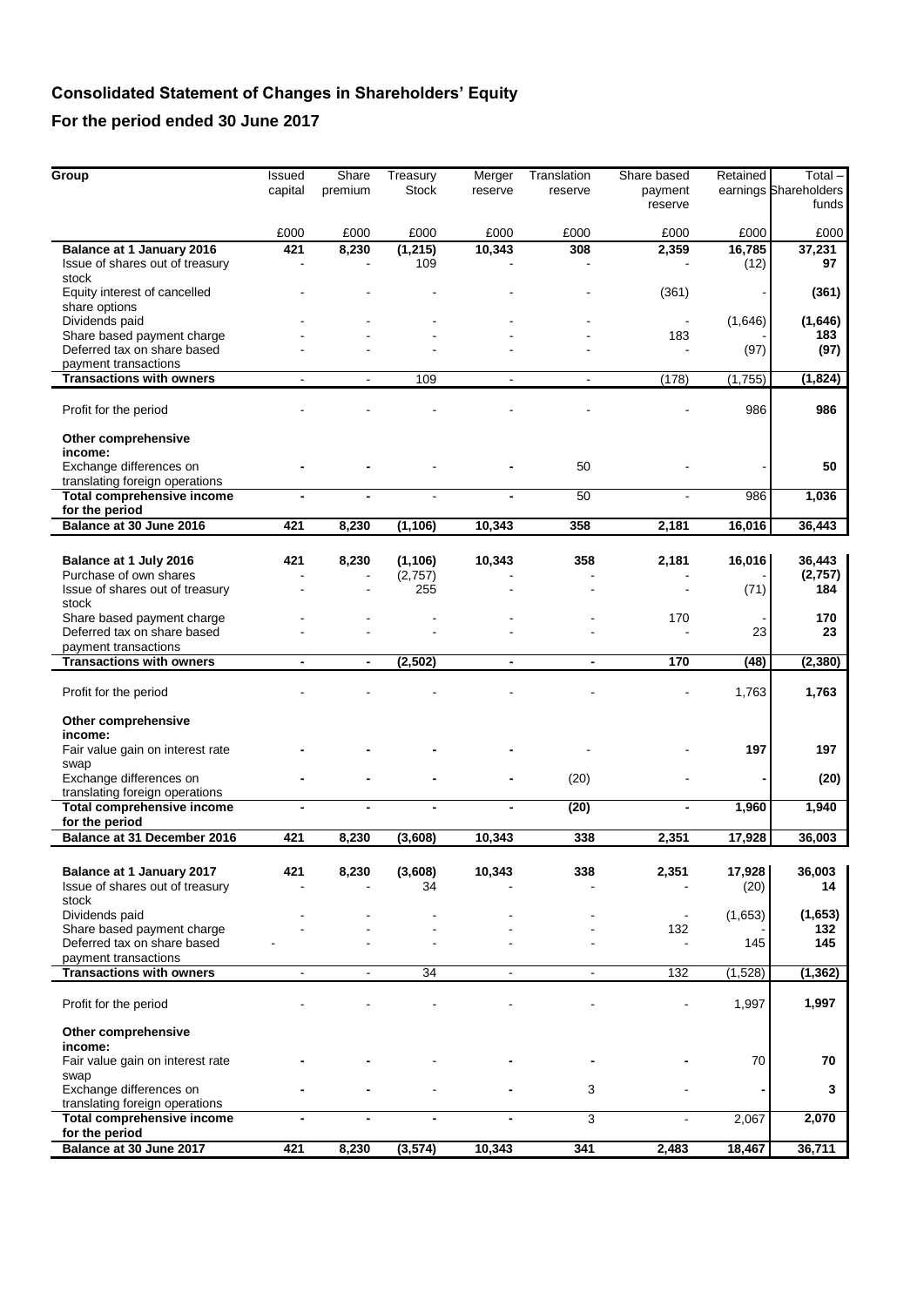# **Consolidated Balance Sheet**

# **At 30 June 2017**

|                                                  |             |             | At 31     |
|--------------------------------------------------|-------------|-------------|-----------|
|                                                  | At 30 June  | At 30 June  | December  |
|                                                  | 2017        | 2016        | 2016      |
|                                                  | (Unaudited) | (Unaudited) | (Audited) |
|                                                  | £000        | £000        | £000      |
| Assets                                           |             |             |           |
| <b>Non-current assets</b>                        |             |             |           |
| Acquisition related intangible assets            | 4,626       | 5,591       | 5,183     |
| Goodwill                                         | 4,033       | 5,073       | 4,033     |
| Property, plant and equipment                    | 23,556      | 22,646      | 23,793    |
| Investments                                      | 50          | 100         | 50        |
| Derivative financial assets                      | 267         |             | 197       |
| Deferred tax assets                              | 333         | 903         | 287       |
|                                                  | 32,865      | 34,313      | 33,543    |
| <b>Current assets</b>                            |             |             |           |
| Trade and other receivables                      | 5,716       | 5,183       | 8,219     |
| Current tax asset                                | 21          | 595         | 537       |
| Cash and cash equivalents                        | 26,284      | 17,199      | 25,996    |
|                                                  | 32,021      | 22,977      | 34,752    |
|                                                  |             |             |           |
| <b>Total assets</b>                              | 64,886      | 57,290      | 68,295    |
| <b>Liabilities</b><br><b>Current liabilities</b> |             |             |           |
| Trade and other payables                         | 11,859      | 10,852      | 15,213    |
| <b>Borrowings</b>                                | 1,000       | 1,000       | 1,000     |
|                                                  | 12,859      | 11,852      | 16,213    |
| <b>Non-current liabilities</b>                   |             |             |           |
| <b>Borrowings</b>                                | 13,169      | 6,250       | 13,664    |
| Derivative financial liabilities                 |             | 215         |           |
| Deferred tax liabilities                         | 2,147       | 2,530       | 2,415     |
|                                                  | 15,316      | 8,995       | 16,079    |
| <b>Total liabilities</b>                         | 28,175      | 20,847      | 32,292    |
|                                                  |             |             |           |
| <b>Net assets</b>                                | 36,711      | 36,443      | 36,003    |
| <b>Shareholders' equity</b>                      |             |             |           |
| Share capital                                    | 421         | 421         | 421       |
| Share premium                                    | 8,230       | 8,230       | 8,230     |
| <b>Treasury stock</b>                            | (3, 574)    | (1, 106)    | (3,608)   |
| Merger reserve                                   | 10,343      | 10,343      | 10,343    |
| <b>Translation reserves</b>                      | 341         | 358         | 338       |
| Share based payment reserve                      | 2,483       | 2,181       | 2,351     |
| Retained earnings                                | 18,467      | 16,016      | 17,928    |
| <b>Total equity</b>                              | 36,711      | 36,443      | 36,003    |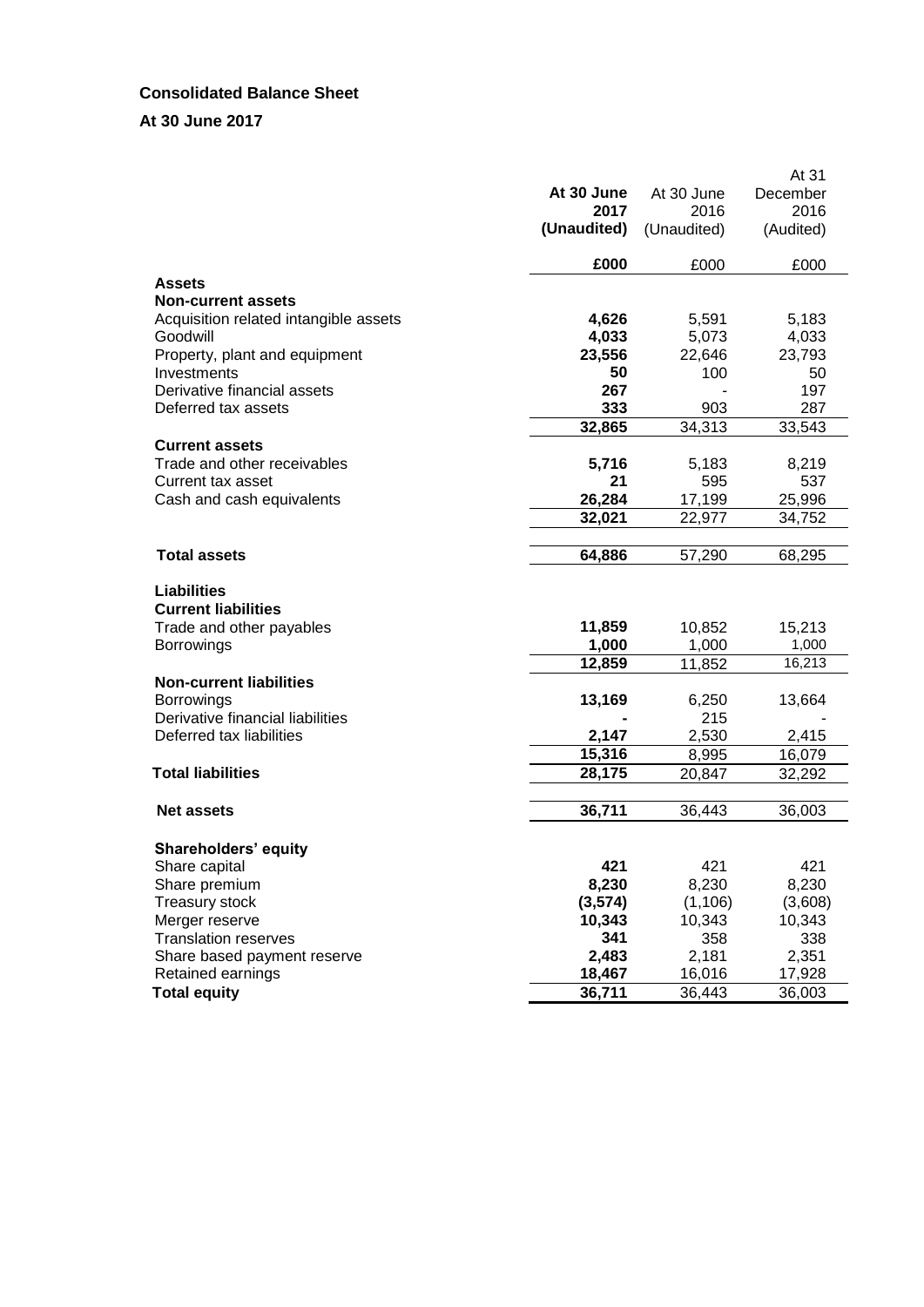# **Consolidated Statement of Cash Flows**

# **For the period ended 30 June 2017**

|                                                                                     | Six months<br>ended<br>30 June | Six months<br>ended<br>30 June | Year ended<br>31<br>December |
|-------------------------------------------------------------------------------------|--------------------------------|--------------------------------|------------------------------|
|                                                                                     | 2017                           | 2016<br>Restated               | 2016                         |
|                                                                                     | (Unaudited)                    | (Unaudited)                    | (Audited)                    |
|                                                                                     | £000                           | £000                           | £000                         |
| <b>Operating profit</b><br>Adjustments for:                                         | 2,548                          | 1,364                          | 3,395                        |
| Depreciation and amortisation charges                                               | 915                            | 741                            | 1,562                        |
| Loss on disposal of property, plant and<br>equipment                                |                                |                                | 57                           |
| Change in fair value on interest rate swap                                          |                                | 74                             |                              |
| Share based payment charge                                                          | 132                            | 427                            | 597                          |
| Impairment of goodwill                                                              |                                |                                | 1,040                        |
| Impairment of cost of investment<br>Decrease in receivables                         | 2,508                          | 3,797                          | 50<br>675                    |
| (Decrease) / Increase in payables                                                   | (3, 329)                       | (840)                          | 4,211                        |
| Cash generated from operations                                                      | 2,774                          | 5,563                          | 11,587                       |
| Finance costs                                                                       | (245)                          | (233)                          | (354)                        |
| UK corporation tax received / (paid)                                                | 41                             | (12)                           | 560                          |
| Foreign corporation tax paid                                                        |                                | (61)                           | (123)                        |
| Cash flows from operating activities                                                | 2,570                          | 5,257                          | 11,670                       |
|                                                                                     |                                |                                |                              |
| Interest received                                                                   | (121)                          | 2<br>(634)                     | 2                            |
| Purchase of property, plant and equipment<br>Cash flow used in investing activities | (121)                          | (632)                          | (2, 432)<br>(2, 430)         |
|                                                                                     |                                |                                |                              |
| Issue of shares out of treasury                                                     | 14                             | 97                             | 281                          |
| Payment in lieu of cancelled share options                                          |                                |                                | (605)                        |
| Repurchase of own shares                                                            |                                |                                | (2,757)                      |
| Dividends paid                                                                      | (1,653)                        | (1,646)                        | (1,646)                      |
| Proceeds from bank loans                                                            |                                |                                | 15,000                       |
| Repayment of bank loans                                                             | (500)                          | (500)                          | (8,000)                      |
| Repayment of interest rate swap                                                     |                                |                                | (216)                        |
| Cash flows used in financing activities                                             | (2, 139)                       | (2,049)                        | 2,057                        |
|                                                                                     |                                |                                |                              |
| Increase in cash and cash equivalents in the<br>period                              | 310                            | 2,576                          | 11,297                       |
| Cash and cash equivalents at the beginning<br>of the period                         | 25,996                         | 14,516                         | 14,516                       |
| Exchange (losses) / gains on cash                                                   | (22)                           | 107                            | 183                          |
| Cash and cash equivalents at the end of the<br>period                               | 26,284                         | 17,199                         | 25,996                       |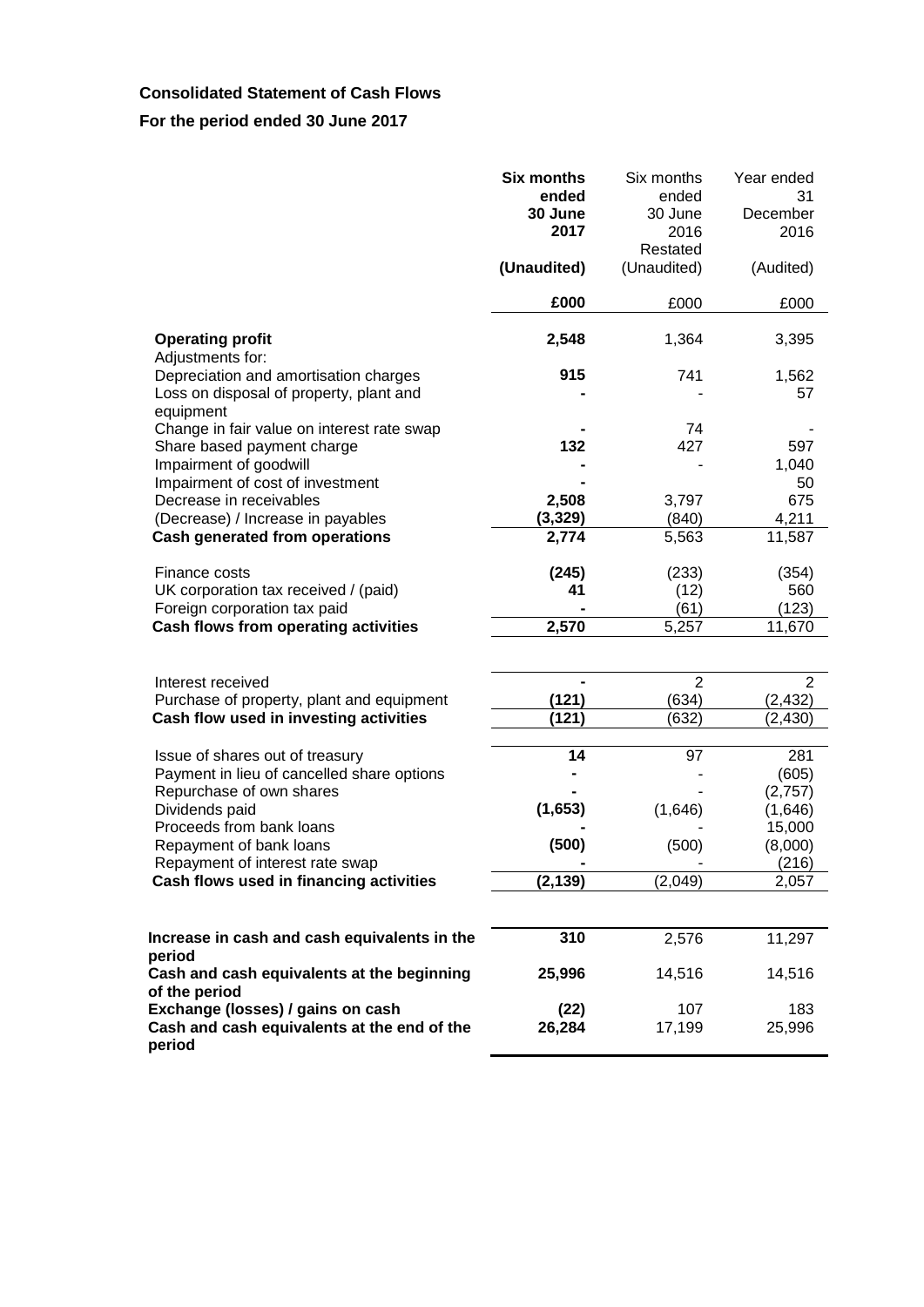#### **Extracts from notes to the financial statements**

## **1. General information**

The financial information for the 6 months ended 30 June 2017 set out in this interim report is unaudited and does not constitute statutory accounts as defined in Section 434 of the Companies Act 2006. The financial information included has been extracted from the 2016 Financial Statements of Science Group plc. The Group's statutory financial statements for the year ended 31 December 2016 have been filed with the Registrar of Companies. The auditor's report on those financial statements was unqualified and did not contain a statement under Section 498(2) or Section 498(3) of the Companies Act 2006.

These un-audited interim results have been approved for issue by the Board of Directors on 24 July 2017.

The group and company financial statements of Science Group plc for the year ended 31 December 2016 were prepared under IFRS (as adopted by the EU) and have been audited by KPMG LLP. Copies of the Financial Statements are available from the company's registered office: Harston Mill, Harston, Cambridge, CB22 7GG and can be found on the company's website at [www.sciencegroup.com.](http://www.sciencegroup.com/)

Science Group provides independent advisory and product development services focused on science and technology through subsidiary companies branded Sagentia, Oakland Innovation, OTM Consulting and Leatherhead Food Research. Science Group's facilities include offices and laboratories located in Harston near Cambridge, Epsom, Surrey and London in the UK and in the US in Boston, Massachusetts, Houston, Texas and San Fransisco, California.

The Company is the ultimate parent company in which results of all the Science Group companies are consolidated.

The Company is incorporated in England and Wales and has its primary listing on the AIM Market of the London Stock Exchange (SAG).

# **Alternative performance measures**

The Group uses alternative (non-Generally Accepted Accounting Practice ('non-GAAP')) performance measures of 'adjusted operating profit', 'adjusted earnings per share' and 'net-funds-plus-freehold-property-per-share in issue' which are not defined within the International Financial Reporting Standards (IFRS). These are explained in the 2016 Financial Statements and the calculations are as follows:

#### (a) Adjusted operating profit

The calculation of this measure is shown on the Consolidated Income Statement.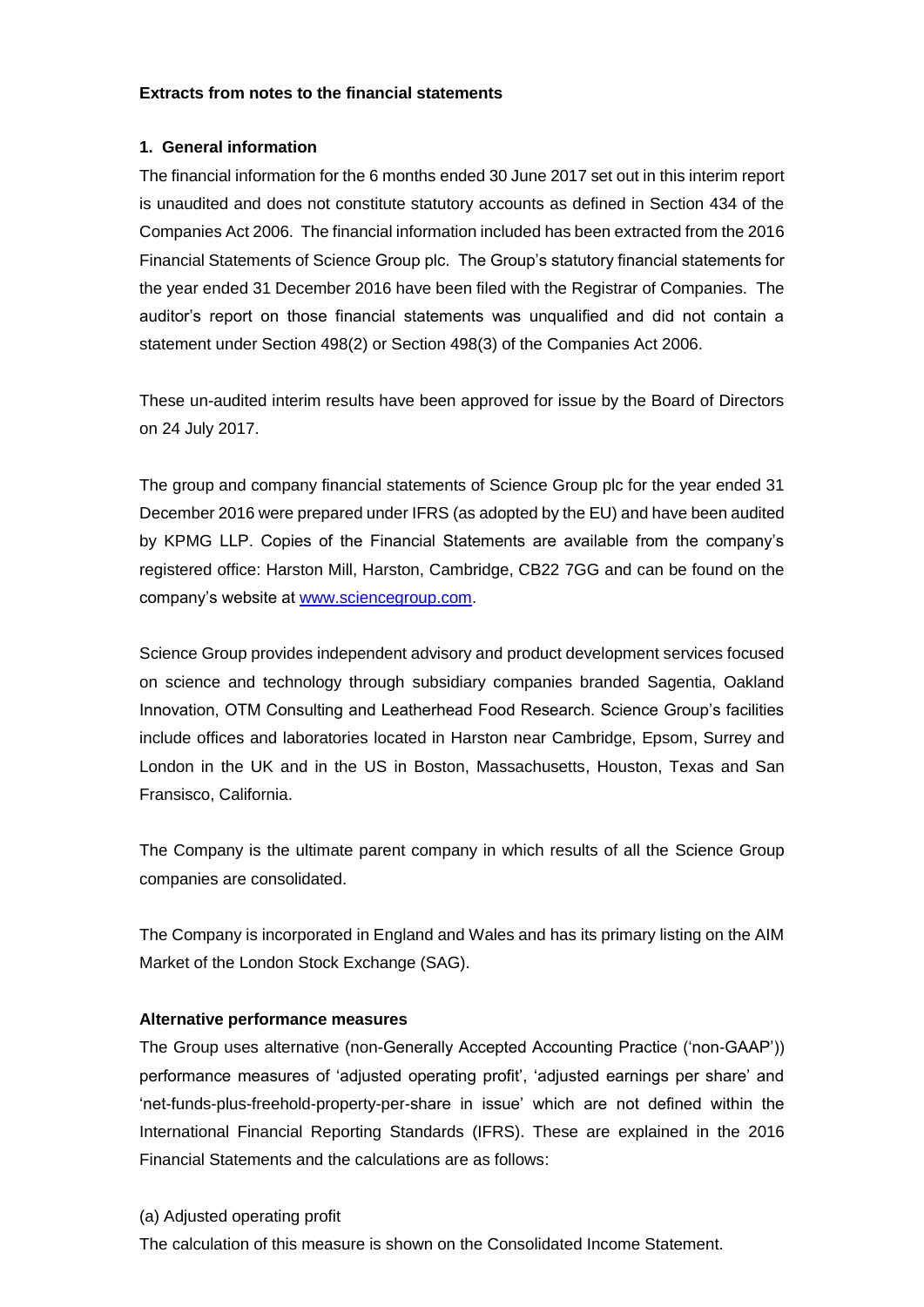## (b) Adjusted earnings per share

The calculation of this measure is disclosed in Note 6.

## (c) Net-funds-plus-freehold-property-per-share in issue

The Group calculates this measure by dividing the sum of cash and cash equivalents plus freehold land and buildings less borrowings by the number of shares in issue at the balance sheet date. This is calculated as follows:

| In £000 unless otherwise stated       |            |            | At 31    |
|---------------------------------------|------------|------------|----------|
|                                       | At 30 June | At 30 June | December |
|                                       | 2017       | 2016       | 2016     |
| Cash and cash equivalents             | 26,284     | 17,199     | 25,996   |
| <b>Borrowings</b>                     | (14,169)   | (7,250)    | (14,664) |
| Net funds                             | 12,115     | 9,949      | 11,332   |
| Freehold land and buildings           | 21,799     | 21,325     | 21,882   |
| Net funds plus freehold property      | 33,914     | 31,274     | 33,214   |
| Number of shares in issue (excluding  | 39,363     | 41,155     | 39,329   |
| treasury shares) ('000 shares)        |            |            |          |
| Net-funds-plus-freehold-property-per- | 86.2       | 76.0       | 84.5     |
| share in issue (pence)                |            |            |          |

# **2. Accounting policies**

The principal accounting policies applied in the preparation of these interim financial statements are unchanged from those set out in the financial statements for the year ended 31 December 2016. These policies have been consistently applied to all the periods presented.

# **2.1 Basis of preparation**

These interim consolidated financial statements are for the six months ended 30 June 2017. They have been prepared based on the measurement and recognition principles of International Financial Reporting Standards (IFRS) as adopted by the EU and IFRC interpretations issued and effective at the time of preparing these statements.

The financial statements have been prepared on the historical cost basis except for certain financial instruments and share-based payments which are measured at fair value.

# **3. Financial risk management**

# **3.1 Financial risk factors**

The Group's activities expose it to a variety of financial risks: market risk (including currency risk, fair value interest risk and price risk), credit risk, liquidity risk and cash flow interest-rate risk. The Group's overall risk management programme focuses on the unpredictability of financial markets and seeks to minimise potential adverse effects on the Group's financial performance.

# **4. Segmental information**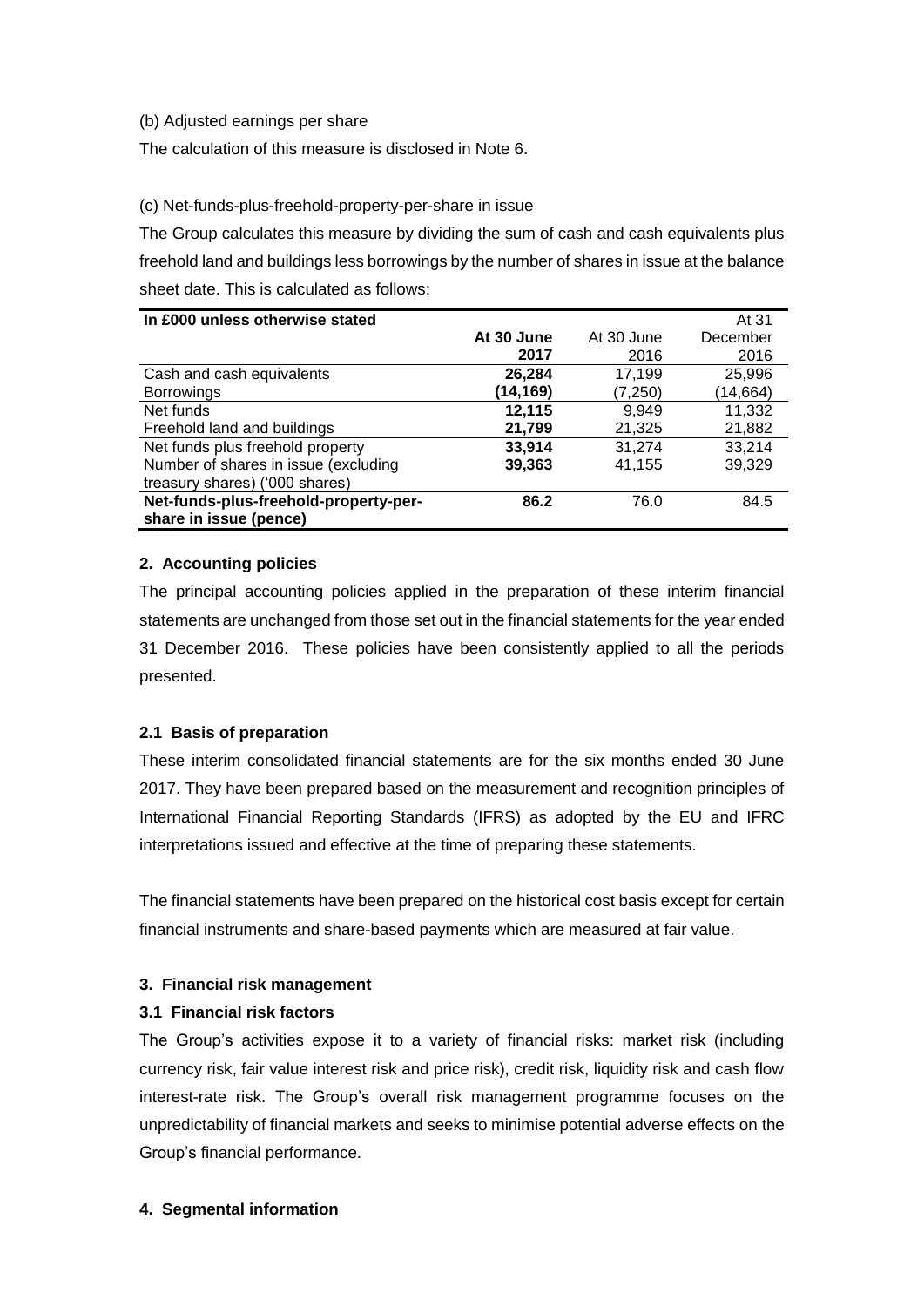Science Group is organised on a worldwide basis into two segments, Core Business and Non-Core Business. Core Business services revenue includes consultancy fees for services operations. Core Business other revenue includes recharged materials and expenses and product/licence revenue generated directly from Core Business activities. Non-Core Business activities include rental income from Harston Mill and income from the provision of external IT services. The segmental analysis is reviewed to operating profit. Other resources are shared across the Group.

| Period ended 30 June 2017                        | Core            | <b>Non-Core</b> | <b>Total</b> |
|--------------------------------------------------|-----------------|-----------------|--------------|
| (Unaudited)                                      | <b>Business</b> | <b>Business</b> |              |
|                                                  | £000            | £000            | £000         |
| Services revenue                                 | 16.801          | 18              | 16,819       |
| Third party property income                      |                 | 544             | 544          |
| Other                                            | 657             |                 | 657          |
| Revenue                                          | 17,458          | 562             | 18,020       |
|                                                  |                 |                 |              |
| <b>Adjusted operating profit</b>                 | 3,132           | 105             | 3,237        |
| Amortisation and impairment of intangible assets | (557)           |                 | (557)        |
| Share based payment charge                       | (132)           |                 | (132)        |
| <b>Operating profit</b>                          | 2,443           | 105             | 2,548        |
| Finance charges (net)                            |                 |                 | (245)        |
| <b>Profit before tax</b>                         |                 |                 | 2,303        |
| Income tax charge                                |                 |                 | (306)        |
| Profit for the period                            |                 |                 | 1,997        |

| Period ended 30 June 2016                        | Core            | <b>Non-Core</b> | Total  |
|--------------------------------------------------|-----------------|-----------------|--------|
| Restated                                         | <b>Business</b> | <b>Business</b> |        |
| (Unaudited)                                      | £000            | £000            | £000   |
| Services revenue                                 | 16,394          | 17              | 16,411 |
| Third party property income                      |                 | 539             | 539    |
| Other                                            | 743             |                 | 743    |
| Revenue                                          | 17,137          | 556             | 17,693 |
|                                                  |                 |                 |        |
| <b>Adjusted operating profit</b>                 | 2,464           | 47              | 2,511  |
| Amortisation and impairment of intangible assets | (409)           |                 | (409)  |
| Acquisition integration costs                    | (311)           |                 | (311)  |
| Share based payment charge                       | (427)           |                 | (427)  |
| <b>Operating profit</b>                          | 1.317           | 47              | 1,364  |
| Finance charges (net)                            |                 |                 | (231)  |
| <b>Profit before tax</b>                         |                 |                 | 1,133  |
| Income tax charge                                |                 |                 | (147)  |
| <b>Profit for the period</b>                     |                 |                 | 986    |

| Year ended 31 December 2016                      |                 | <b>Core Non-Core</b> | Total   |
|--------------------------------------------------|-----------------|----------------------|---------|
| (Audited)                                        | <b>Business</b> | <b>Business</b>      |         |
|                                                  | £000            | £000                 | £000    |
| Services revenue                                 | 34,228          | 36                   | 34,264  |
| Third party property income                      |                 | 1,079                | 1,079   |
| Other                                            | 1,556           |                      | 1,556   |
| Revenue                                          | 35,784          | 1.115                | 36,899  |
|                                                  |                 |                      |         |
| <b>Adjusted operating profit</b>                 | 6,121           | 95                   | 6,216   |
| Amortisation and impairment of intangible assets | (1, 857)        |                      | (1,857) |
| Impairment of other investments                  | (50)            |                      | (50)    |
| Acquisition integration costs                    | (317)           |                      | (317)   |
| Share based payment charge                       | (597)           | ۰                    | (597)   |
| <b>Operating profit</b>                          | 3,300           | 95                   | 3,395   |
| Finance charges (net)                            |                 |                      | (427)   |
| <b>Profit before tax</b>                         |                 |                      | 2.968   |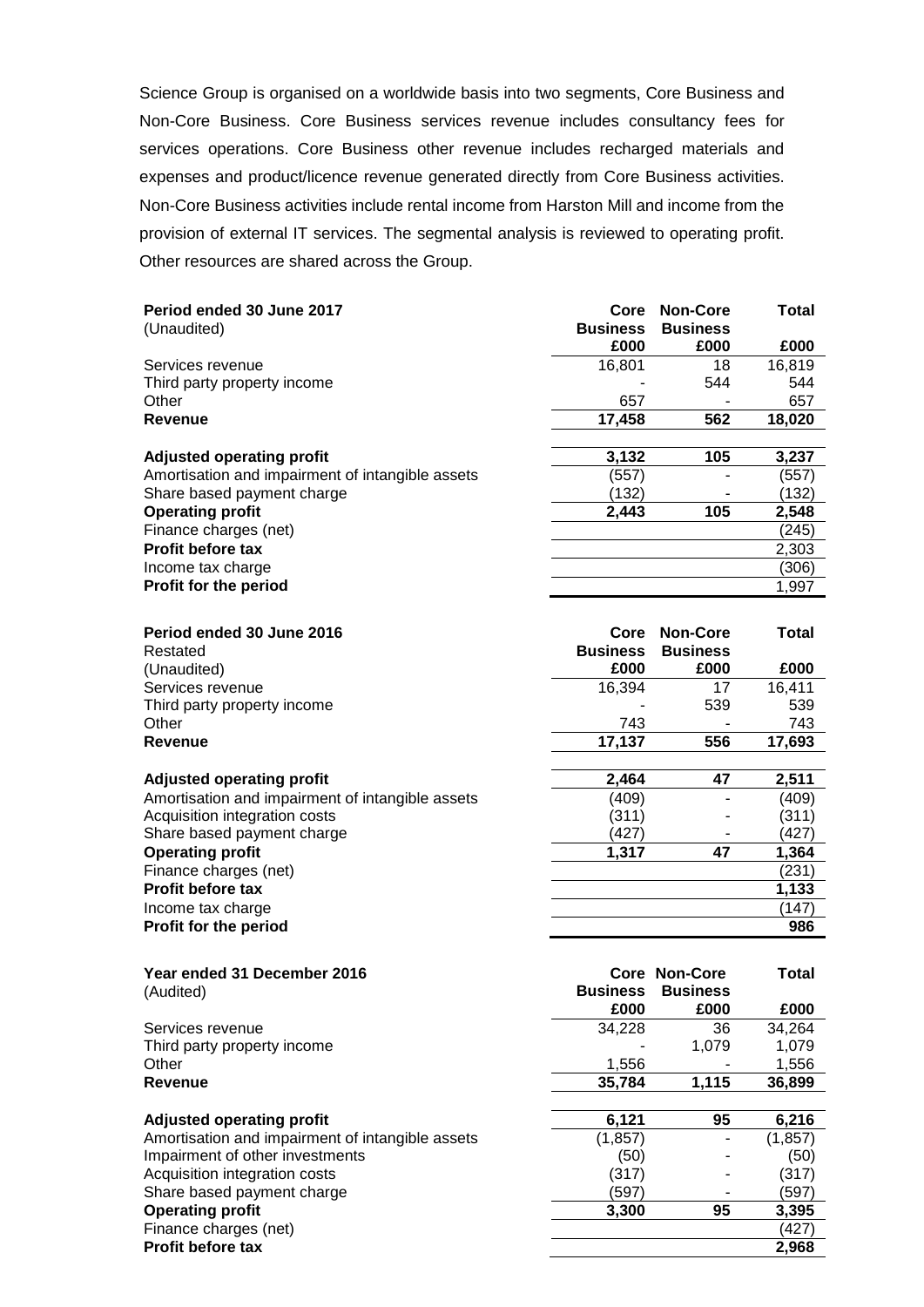| Income tax charge     | (219) |
|-----------------------|-------|
| Profit for the period | 2.749 |

#### **5. Income tax**

The income tax charge for the period ended 30 June 2017 is charged at the effective tax rate calculated for the period using reasonable estimates and incorporating both current and deferred taxation:

|                    | <b>Six months</b> | Six months  | Year ended |
|--------------------|-------------------|-------------|------------|
|                    | ended             | ended       | 31         |
|                    | 30 June           | 30 June     | December   |
|                    | 2017              | 2016        | 2016       |
|                    | (Unaudited)       | (Unaudited) | (Audited)  |
|                    | £000              | £000        | £000       |
| Profit before tax  | 2,303             | 1,133       | 2,968      |
|                    |                   |             |            |
| Current taxation   | (630)             | 53          | (173)      |
| Deferred taxation  | 169               | (200)       | (721)      |
| R&D tax credit     | 155               |             | 675        |
| Tax charge         | (306)             | (147)       | (219)      |
| Effective tax rate | 13.3%             | 13.0%       | 7.4%       |

The Group claims Research and Development tax credits under both the R&D Expenditure Credit scheme and the Small or Medium-sized scheme. In period ended 30 June 2016, the R&D tax credit had been provided for on a cash basis due to uncertainties with respect to estimating the amounts involved. The R&D tax credit provided for in the year ended 31 December 2016 relates to the 2015 and 2016 financial years recognised on an accruals basis. The R&D tax credit provided for in the period ended 30 June 2017 is recognised on an accruals basis for the period to which the R&D tax credit relates and based on a reasonable estimate of the amounts involved.

#### **6. Earnings per share**

The calculation of earnings per share is based on the following results and number of shares:

|                                      | <b>Six months</b> | Six months    | Year ended |
|--------------------------------------|-------------------|---------------|------------|
|                                      | ended             | ended         | 31         |
|                                      | 30 June           | 30 June       | December   |
|                                      | 2017              | 2016          | 2016       |
|                                      | (Unaudited)       | (Unaudited)   | (Audited)  |
|                                      | £000              | £000          | £000       |
| Profit for the financial period      | 1,997             | 986           | 2,749      |
| Weighted average number of shares:   | Number            | <b>Number</b> | Number     |
| For basic earnings per share         | 39,344,121        | 41,128,774    | 40,542,379 |
| For fully diluted earnings per share | 40,327,332        | 42,043,546    | 41,636,652 |
| Earnings per share:                  | Pence             | Pence         | Pence      |
| Basic earnings per share             | 5.1               | 2.4           | 6.8        |
| Fully diluted earnings per share     | 5.0               | 2.3           | 6.6        |

The calculation of adjusted earnings per share is as follows: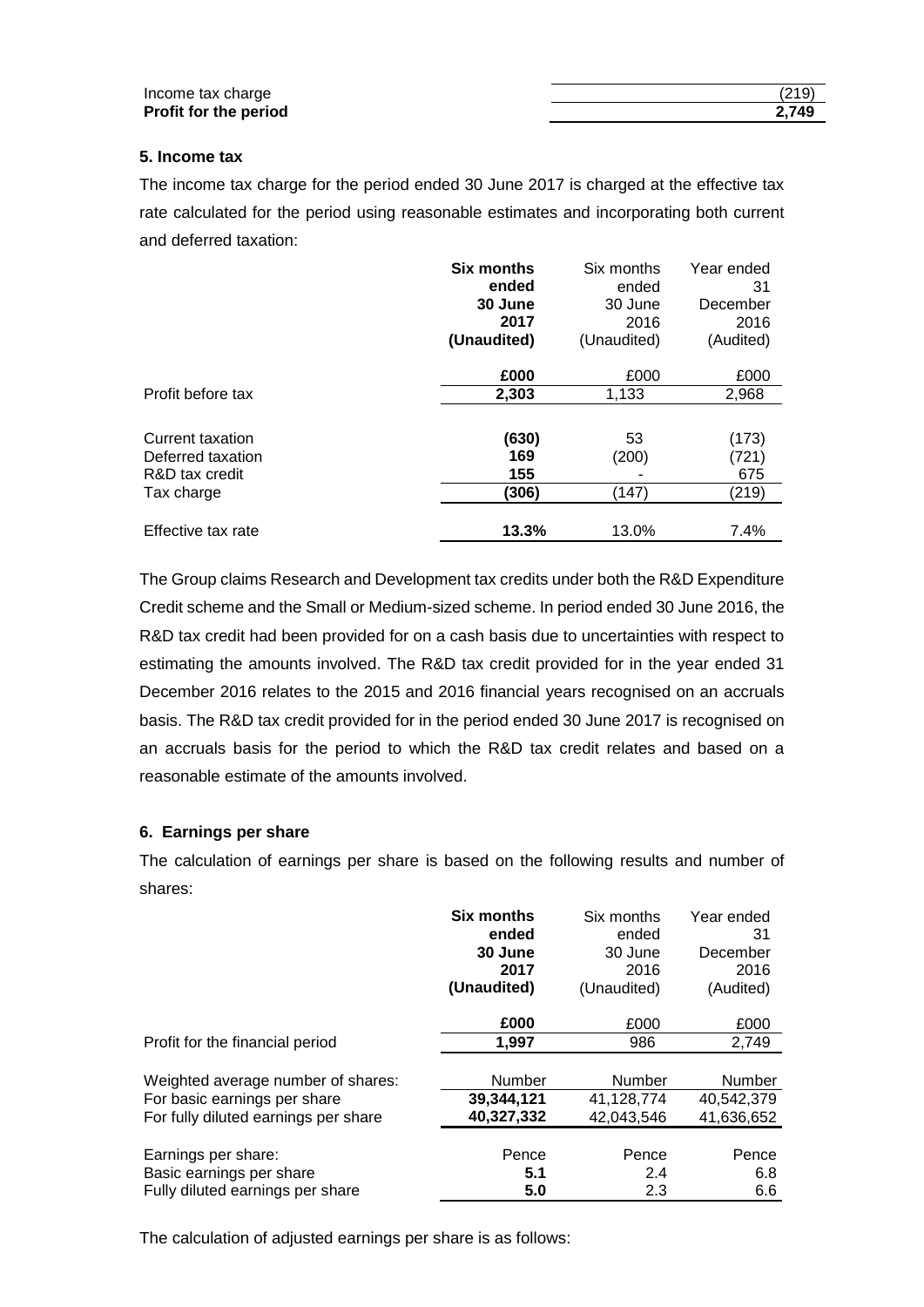|                                           | <b>Six months</b> | Six months  | Year ended    |
|-------------------------------------------|-------------------|-------------|---------------|
|                                           | ended             | ended       | 31            |
|                                           | 30 June           | 30 June     | December      |
|                                           | 2017              | 2016        | 2016          |
|                                           | (Unaudited)       | (Unaudited) | (Audited)     |
|                                           | £000              | £000        | £000          |
| Adjusted* profit after tax for the period | 2,415             | 1,824       | 4,631         |
|                                           |                   |             |               |
| Weighted average number of shares:        | Number            | Number      | <b>Number</b> |
| For basic earnings per share              | 39,344,121        | 41,128,774  | 40,542,379    |
| For fully diluted earnings per share      | 40,327,332        | 42.043.546  | 41,636,652    |
|                                           |                   |             |               |
| Adjusted earnings per share:              | Pence             | Pence       | Pence         |
| Basic earnings per share                  | 6.1               | 4.4         | 11.4          |
| Fully diluted earnings per share          | 6.0               | 4.3         | 11.1          |

\*Calculation of adjusted profit after tax:

|                                         | <b>Six months</b> | Six months  | Year ended |
|-----------------------------------------|-------------------|-------------|------------|
|                                         | ended             | ended       | 31         |
|                                         | 30 June           | 30 June     | December   |
|                                         | 2017              | 2016        | 2016       |
|                                         | (Unaudited)       | (Unaudited) | (Audited)  |
|                                         |                   |             |            |
|                                         | £000              | £000        | £000       |
| Adjusted operating profit               | 3,237             | 2,511       | 6,216      |
| Finance income                          |                   | 2           | 2          |
| Finance costs                           | (245)             | (233)       | (429)      |
| Adjusted profit before tax              | 2,992             | 2,280       | 5,789      |
| Tax charge at substantively enacted tax | (577)             | (456)       | (1, 158)   |
| rate of 19.3% (2016: 20%)               |                   |             |            |
| Adjusted profit after tax               | 2,415             | 1,824       | 4,631      |

# **7. Explanation of restatement in the six months ended 30 June 2016**

A cost of £244,000 relating to a one-off accelerated charge due to cancelation of share options in the period was reclassified in the Consolidated Income Statement from other exceptional costs to share based payment charges to align with the Financial Statements for the year ended 31 December 2016. Operating profit was not affected by this reclassification.

The Consolidated Statement of Cash Flows and Note 4 were also restated in line with this change.

# **8. Critical accounting estimates and judgements**

Estimates and judgements are continually evaluated and are based on historical experience and other factors, including expectations of future events that are believed to be reasonable under the circumstances.

Science Group makes estimates and assumptions concerning the future. The resulting accounting estimates will, by definition, seldom equal the related actual results. The estimates and assumptions that have a significant risk of causing a material adjustment to